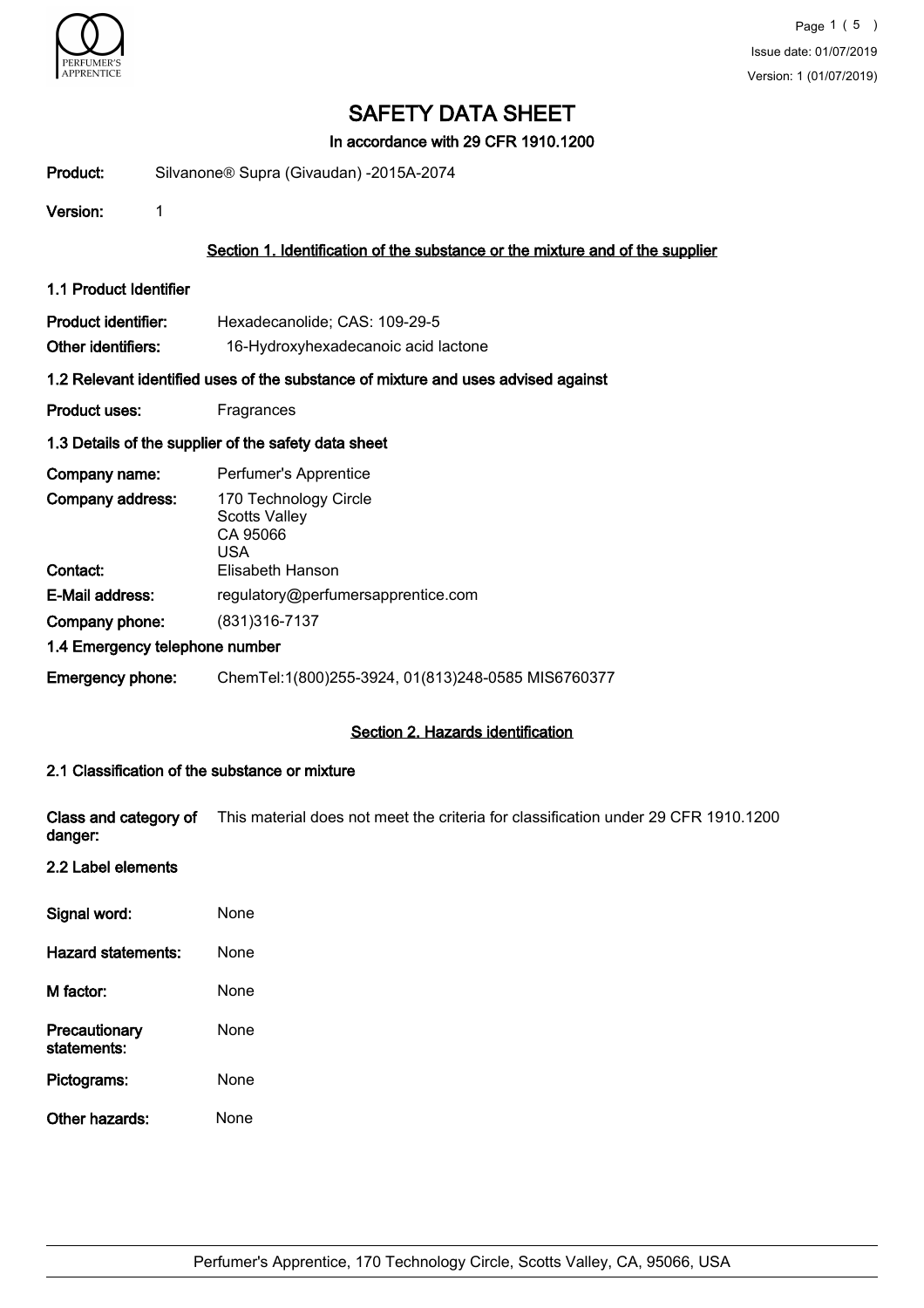

In accordance with 29 CFR 1910.1200

Product: Hexadecanolide FPD-2015A-2074

Version: 1

# Section 3. Composition / information on ingredients

3.1 Substances

Product identifier: Hexadecanolide; CAS: 109-29-5

#### Section 4. First-aid measures

#### 4.1 Description of first aid measures

| Inhalation:    | Remove from exposure site to fresh air, keep at rest, and obtain medical attention.                            |
|----------------|----------------------------------------------------------------------------------------------------------------|
| Eye exposure:  | Flush immediately with water for at least 15 minutes. Contact physician if symptoms persist.                   |
| Skin exposure: | Remove contaminated clothes. Wash thoroughly with soap and water. Contact physician if<br>irritation persists. |
| Ingestion:     | Rinse mouth with water and obtain medical attention.                                                           |

#### 4.2 Most important symptoms and effects, both acute and delayed

None expected, see Section 4.1 for further information.

# 4.3 Indication of any immediate medical attention and special treatment needed

None expected, see Section 4.1 for further information.

#### SECTION 5: Firefighting measures

#### 5.1 Extinguishing media

Suitable media: Carbon dioxide, Dry chemical, Foam.

#### 5.2 Special hazards arising from the substance or mixture

In case of fire, may be liberated: Carbon monoxide, Unidentified organic compounds.

#### 5.3 Advice for fire fighters:

In case of insufficient ventilation, wear suitable respiratory equipment.

# Section 6. Accidental release measures

# 6.1 Personal precautions, protective equipment and emergency procedures:

Avoid inhalation. Avoid contact with skin and eyes. See protective measures under Section 7 and 8.

# 6.2 Environmental precautions:

Keep away from drains, surface and ground water, and soil.

# 6.3 Methods and material for containment and cleaning up:

Remove ignition sources. Provide adequate ventilation. Avoid excessive inhalation of vapours. Contain spillage immediately by use of sand or inert powder. Dispose of according to local regulations.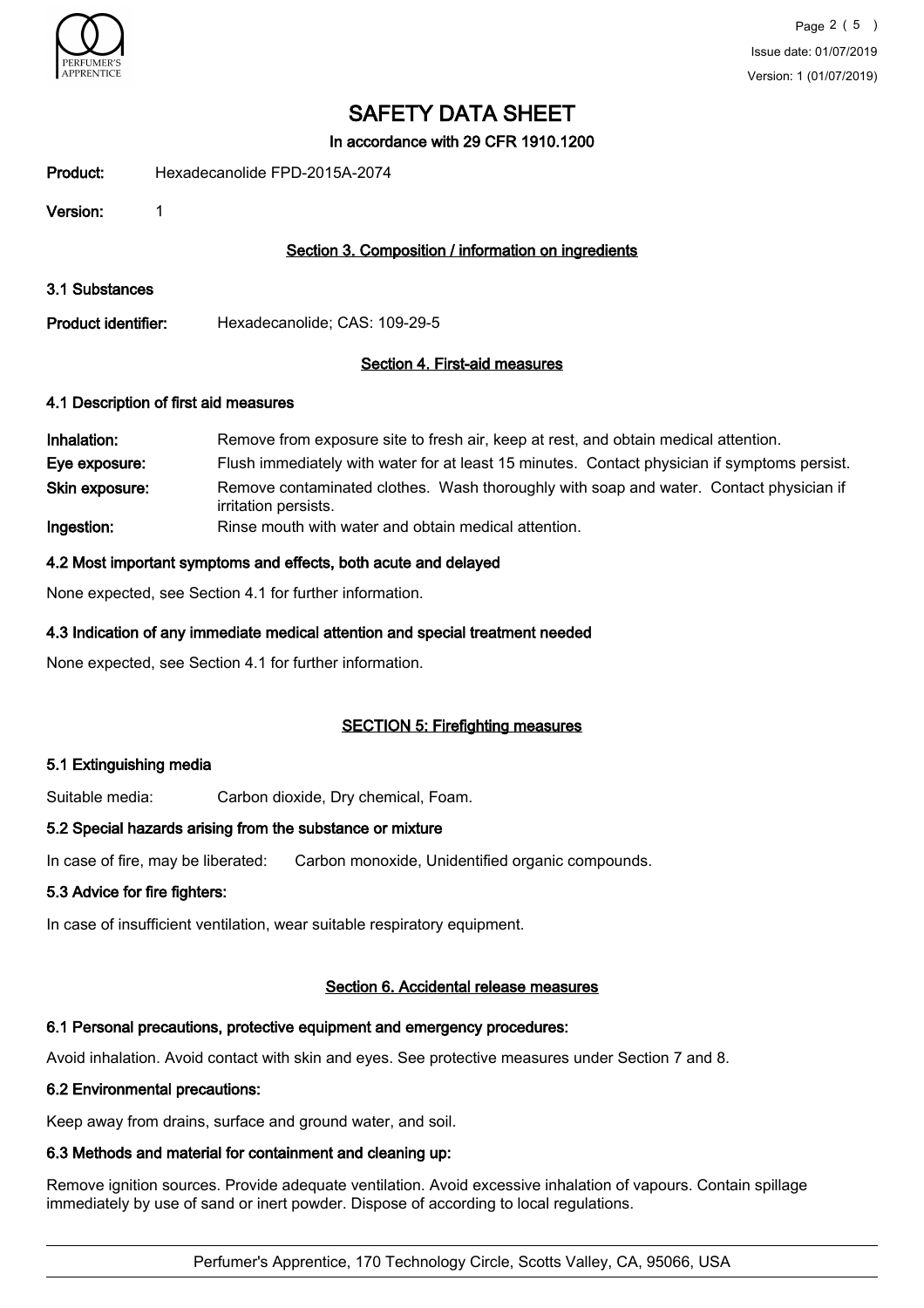

In accordance with 29 CFR 1910.1200

Product: Hexadecanolide FPD-2015A-2074

Version: 1

6.4 Reference to other sections:

Also refer to sections 8 and 13.

# Section 7. Handling and storage

# 7.1 Precautions for safe handling:

Keep away from heat, sparks, open flames and hot surfaces. - No smoking. Use personal protective equipment as required. Use in accordance with good manufacturing and industrial hygiene practices. Use in areas with adequate ventilation Do not eat, drink or smoke when using this product.

# 7.2 Conditions for safe storage, including any incompatibilities:

Store in a well-ventilated place. Keep container tightly closed. Keep cool. Ground/bond container and receiving equipment. Use explosion-proof electrical, ventilating and lighting equipment. Use only non-sparking tools. Take precautionary measures against static discharge.

# 7.3 Specific end use(s):

Fragrances: Use in accordance with good manufacturing and industrial hygiene practices.

# Section 8. Exposure controls/personal protection

#### 8.1 Control parameters

Workplace exposure limits: Not Applicable

# 8.2 Exposure Controls

# Eye / Skin Protection

Wear protective gloves/eye protection/face protection

#### Respiratory Protection

Under normal conditions of use and where adequate ventilation is available to prevent build up of excessive vapour, this material should not require special engineering controls. However, in conditions of high or prolonged use, or high temperature or other conditions which increase exposure, the following engineering controls can be used to minimise exposure to personnel: a) Increase ventilation of the area with local exhaust ventilation. b) Personnel can use an approved, appropriately fitted respirator with organic vapour cartridge or canisters and particulate filters. c) Use closed systems for transferring and processing this material.

Also refer to Sections 2 and 7.

#### Section 9. Physical and chemical properties

# 9.1 Information on basic physical and chemical properties

| Appearance:                    | Not determined |
|--------------------------------|----------------|
| Odour:                         | Not determined |
| pH:                            | Not determined |
| Initial boiling point / range: | Not determined |
| Flash point:                   | $>93$ °C       |
|                                |                |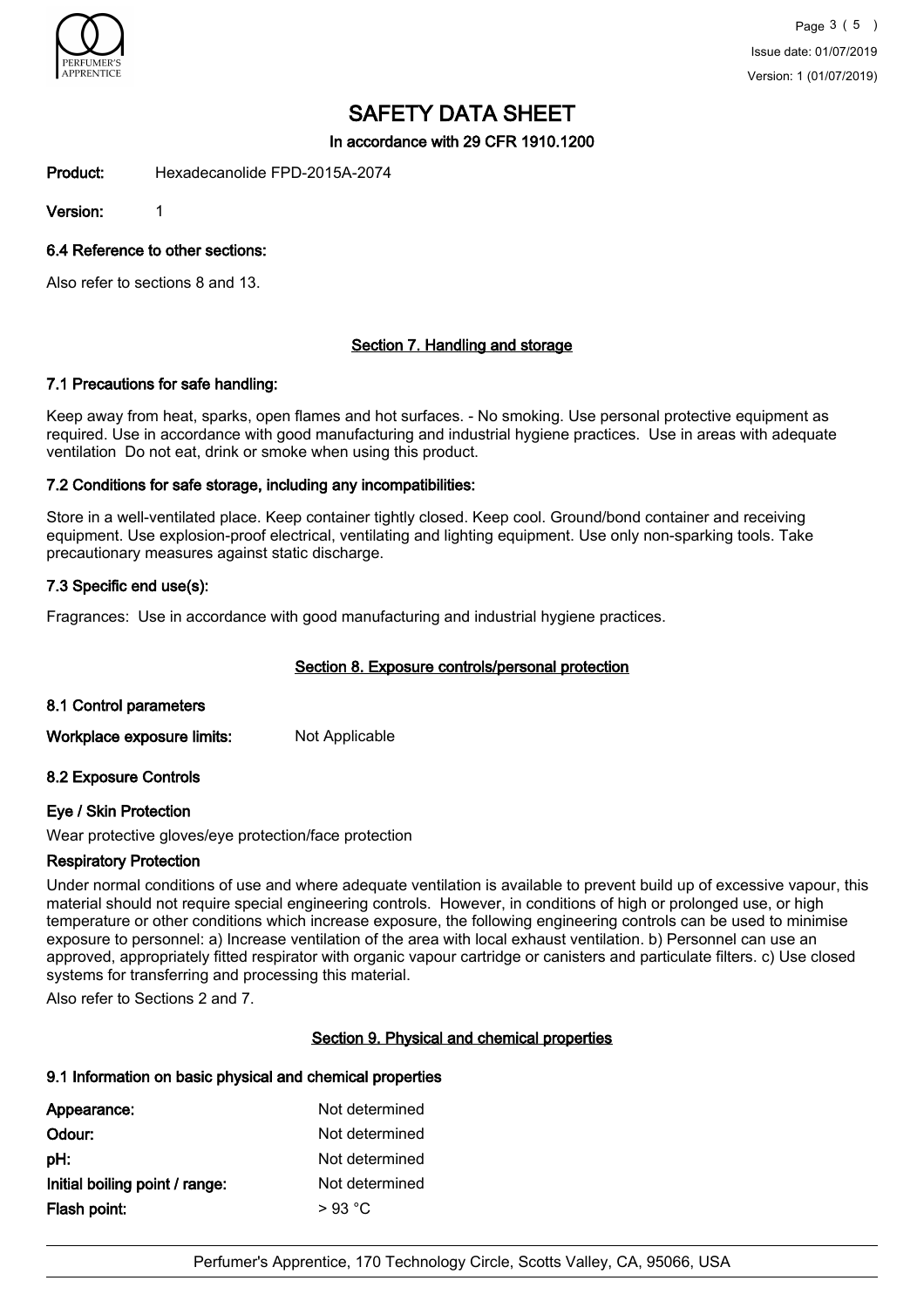

In accordance with 29 CFR 1910.1200

Product: Hexadecanolide FPD-2015A-2074

Version: 1

| Vapour pressure:       | Not determined |
|------------------------|----------------|
| Relative density:      | Not determined |
| Solubility(ies):       | Not determined |
| 9.2 Other information: | None available |

# Section 10. Stability and reactivity

# 10.1 Reactivity:

Presents no significant reactivity hazard, by itself or in contact with water.

# 10.2 Chemical stability:

Good stability under normal storage conditions.

# 10.3 Possibility of hazardous reactions:

Not expected under normal conditions of use.

#### 10.4 Conditions to avoid:

Avoid extreme heat.

10.5 Incompatible materials:

Avoid contact with strong acids, alkalis or oxidising agents.

# 10.6 Hazardous decomposition products:

Not expected.

# Section 11. Toxicological information

#### 11.1 Information on toxicological effects

This material does not meet the criteria for classification for health hazards under 29 CFR 1910.1200

| Assumed Toxicity Value (LD50 or ATE) for Acute Oral Toxicity:       | Not Applicable |
|---------------------------------------------------------------------|----------------|
| Assumed Toxicity Value (LD50 or ATE) for Acute Dermal Toxicity:     | Not Applicable |
| Assumed Toxicity Value (LC50 or ATE) for Acute Inhalation Toxicity: | Not Available  |
| <b>Inhalation Route:</b>                                            | Not Available  |

Refer to Section 2 for additional information.

# Section 12. Ecological information

| 12.1 Toxicity:                      | Not available |
|-------------------------------------|---------------|
| 12.2 Persistence and degradability: | Not available |
| 12.3 Bioaccumulative potential:     | Not available |
| 12.4 Mobility in soil:              | Not available |